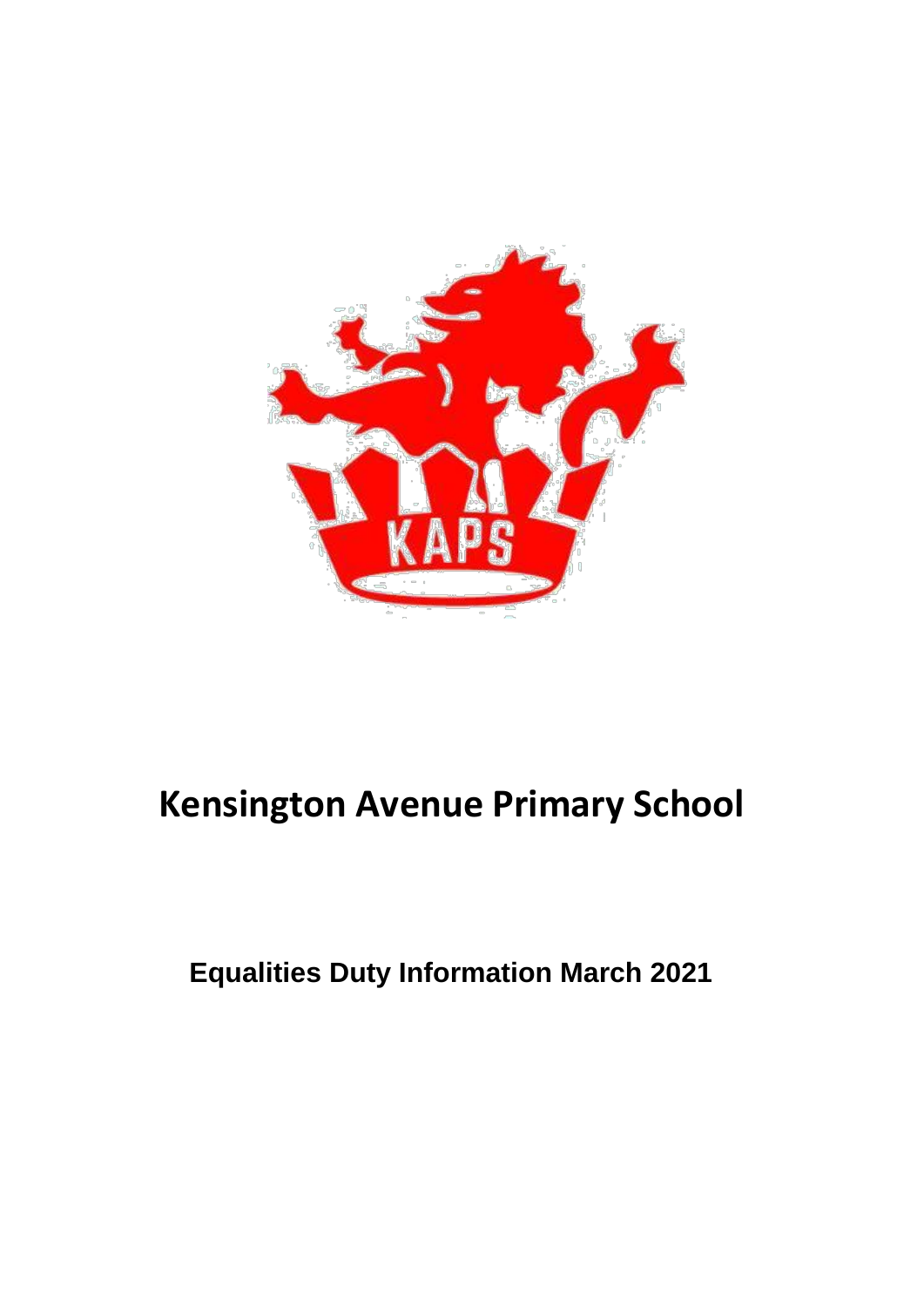# **Part 1: Information about the pupil population**

 $\sim$ 

 $\ddot{\phantom{a}}$ 

 $\hat{\mathcal{A}}$ 

| <b>Ethnicity</b>                  | <b>Total</b>     |
|-----------------------------------|------------------|
| <b>Any other Asian background</b> | 65               |
| Any other Black background        | 36               |
| Any other White background        | 63               |
| Any other ethnic group            | 16               |
| Any other mixed background        | 46               |
| <b>Bangladeshi</b>                | 19               |
| <b>Black - African</b>            | 64               |
| <b>Black Caribbean</b>            | 52               |
| <b>Chinese</b>                    | 3                |
| Indian                            | 27               |
| Pakistani                         | 73               |
| <b>Refused</b>                    | 14               |
| Roma                              | $\overline{c}$   |
| <b>White - British</b>            | 43               |
| <b>White and Asian</b>            | 8                |
| <b>White and Black African</b>    | $\overline{4}$   |
| <b>White and Black Caribbean</b>  | 11               |
| <b>Not specified</b>              | $\boldsymbol{0}$ |

| <b>Boys</b> | <b>Girls</b> | <b>Total</b> |
|-------------|--------------|--------------|
| 266         | 280          | 546          |
|             |              |              |

| Language                   | <b>Totals</b>  |
|----------------------------|----------------|
| Akan/Twi-Fante             | $\mathbf{1}$   |
| Akan (Twi/Asante)          | $\overline{2}$ |
| <b>Amharic</b>             | 4              |
| <b>Arabic</b>              | $\overline{2}$ |
| <b>Bengali</b>             | 6              |
| <b>Bengali (Any Other)</b> | $\overline{2}$ |
| <b>Bulgarian</b>           | 3              |
| Chichewa/Nyanja            | $\mathbf{1}$   |
| <b>Chinese</b>             | $\overline{2}$ |
| <b>Czech</b>               | $\mathbf{1}$   |
| <b>Dari Persian</b>        | 4              |
| <b>Ebira</b>               | $\mathbf{1}$   |
| <b>English</b>             | 304            |
| Farsi/ Persian (Any other) | 8              |
| <b>Filipino</b>            | $\mathbf{1}$   |
| <b>French</b>              | 3              |
| Gujarati                   | 11             |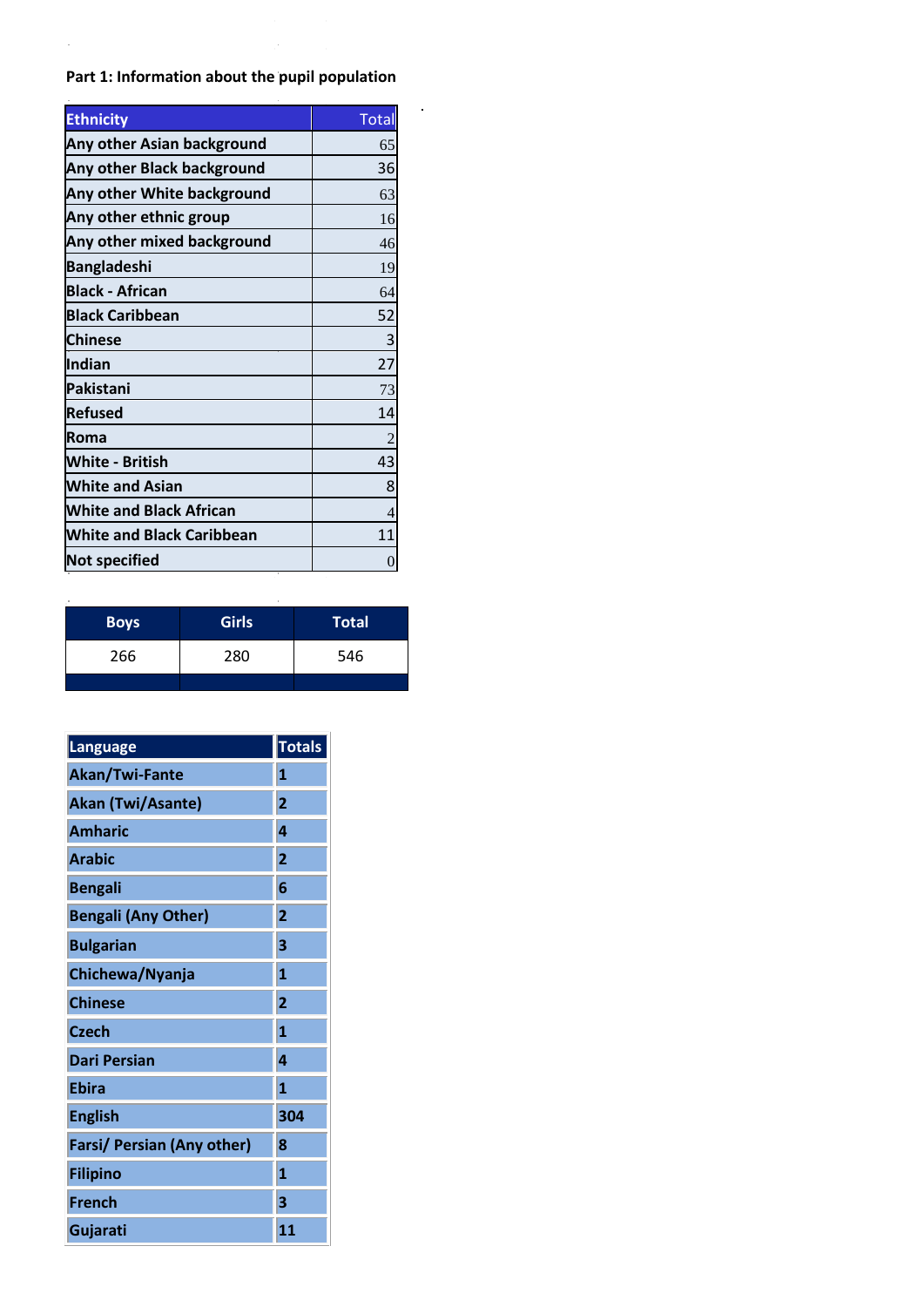| <b>Hindi</b>               | 1                       |
|----------------------------|-------------------------|
| <b>Hungarian</b>           | $\overline{\mathbf{1}}$ |
| <b>Italian</b>             | $\overline{\mathbf{c}}$ |
| <b>Konkani</b>             | $\overline{2}$          |
| <b>Kurdish</b>             | $\overline{2}$          |
| Lingala                    | $\overline{\mathbf{1}}$ |
| Lithuanian                 | $\mathbf{1}$            |
| <b>Nepali</b>              | $\mathbf{1}$            |
| <b>Norwegian</b>           | $\overline{2}$          |
| Panjabi                    | 5                       |
| Pashto/Pakhto              | 20                      |
| <b>Persian/Farsi</b>       | 6                       |
| <b>Polish</b>              | 27                      |
| <b>Portuguese</b>          | 20                      |
| <b>Portuguese (Brazil)</b> | $\overline{2}$          |
| Romani (International)     | $\overline{\mathbf{1}}$ |
| <b>Romanian</b>            | 12                      |
| <b>Romanian (Romania)</b>  | $\mathbf{1}$            |
| <b>Sindhi</b>              | $\overline{\mathbf{1}}$ |
| <b>Slovak</b>              | $\mathbf{1}$            |
| <b>Somali</b>              | 15                      |
| <b>Spanish</b>             | 10                      |
| <b>Tagalog</b>             | $\overline{\mathbf{1}}$ |
| <b>Tamil</b>               | $\overline{\mathbf{c}}$ |
| <b>Turkish</b>             | $\overline{\mathbf{2}}$ |
| <b>Urdu</b>                | 49                      |
| <b>Uzbek</b>               | $\overline{\mathbf{2}}$ |
| Yoruba                     | $\mathbf{1}$            |
| <b>TOTAL</b>               | 546                     |

#### **Information on pupils by protected characteristics**

The Equality Act protects people from discrimination on the basis of 'protected characteristics'. Every person has several of the protected characteristics, so the Act protects everyone against unfair treatment.

#### **Disability**

The Equality Act defines disability as when a person has a 'physical or mental impairment which has a substantial and long term adverse effect on that person's ability to carry out normal day to day activities.'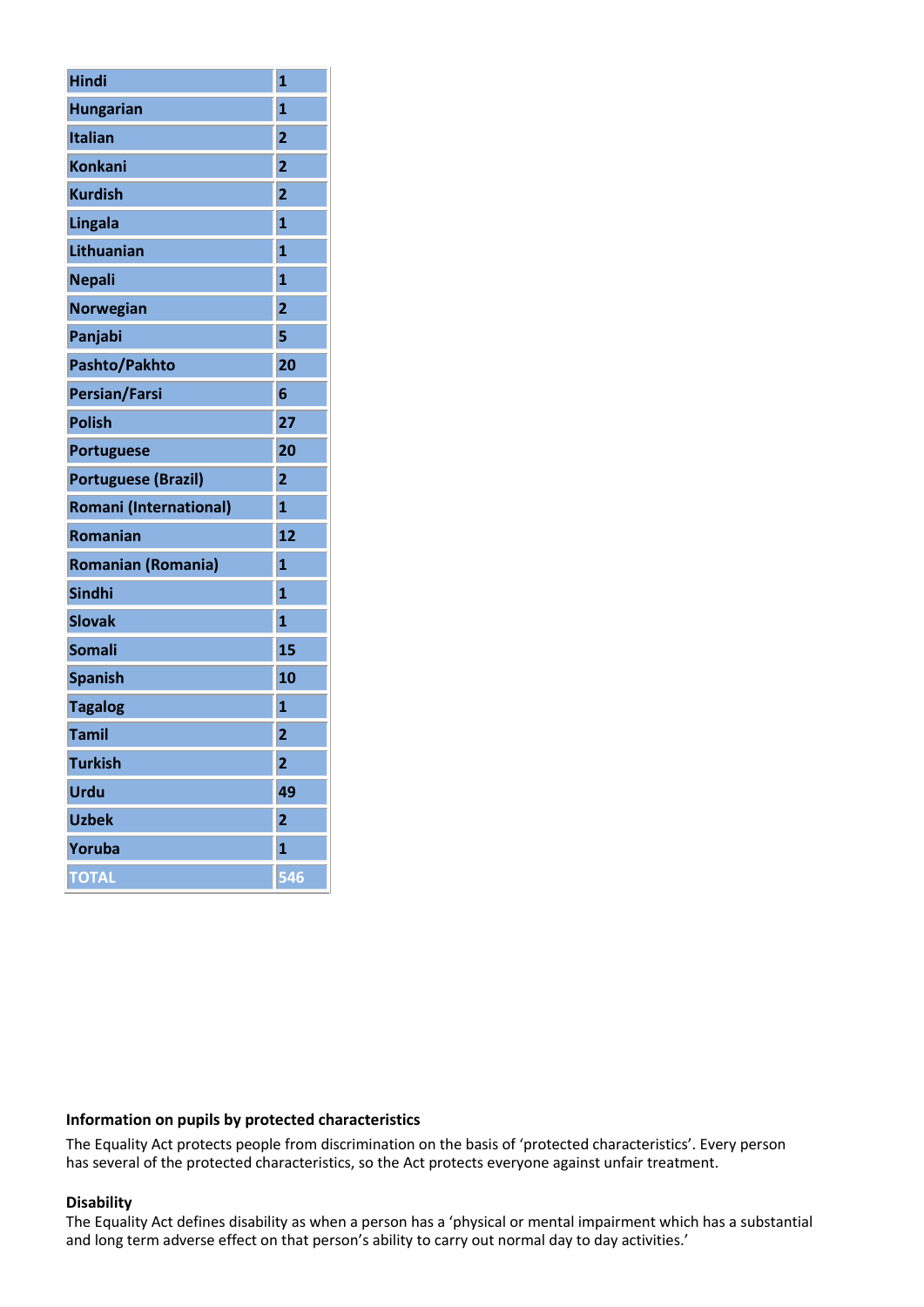| <b>Pupil Special Educational Need (SEN)</b><br><b>Provision</b> |    |         |
|-----------------------------------------------------------------|----|---------|
| <b>SEN Support</b>                                              | 54 | 9.89%   |
| EHCP                                                            | 31 | 5.68%   |
| <b>Grand Total</b>                                              | 85 | 15.57 % |

| <b>Religion</b>       | <b>Total</b>   |
|-----------------------|----------------|
| <b>Catholic</b>       | 45             |
| <b>Christian</b>      | 137            |
| <b>Hindu</b>          | 16             |
| <b>Muslim</b>         | 214            |
| No religion           | 86             |
| <b>Other religion</b> | 25             |
| <b>Sikh</b>           | $\overline{2}$ |
| <b>Not given</b>      | 21             |
| <b>TOTAL</b>          | 546            |

#### **Information on other groups of pupils**

OfSTED inspections look at how schools help "all pupils to make progress, including those whose needs, dispositions, aptitudes or circumstances require additional support." In addition to pupils with protected characteristics, we wish to provide further information on the following groups of pupils:

| <b>English as Additional Language</b> | <b>Number</b><br>lof<br><b>Pupils</b> | <b>Percentage of Total School</b><br><b>Population</b> |
|---------------------------------------|---------------------------------------|--------------------------------------------------------|
| Total                                 | 309                                   | 56.59%                                                 |
| <b>Free School Meals</b>              | <b>Number</b><br>lof<br><b>Pupils</b> | <b>Percentage of Total School</b><br><b>Population</b> |
| Total                                 | 171                                   | 31.32 %                                                |

#### **Looked after children**

As these numbers are typically very low, the school feels it would be inappropriate to publish this information.

# **Young carers**

As these numbers are typically very low, the school feels it would be inappropriate to publish this information.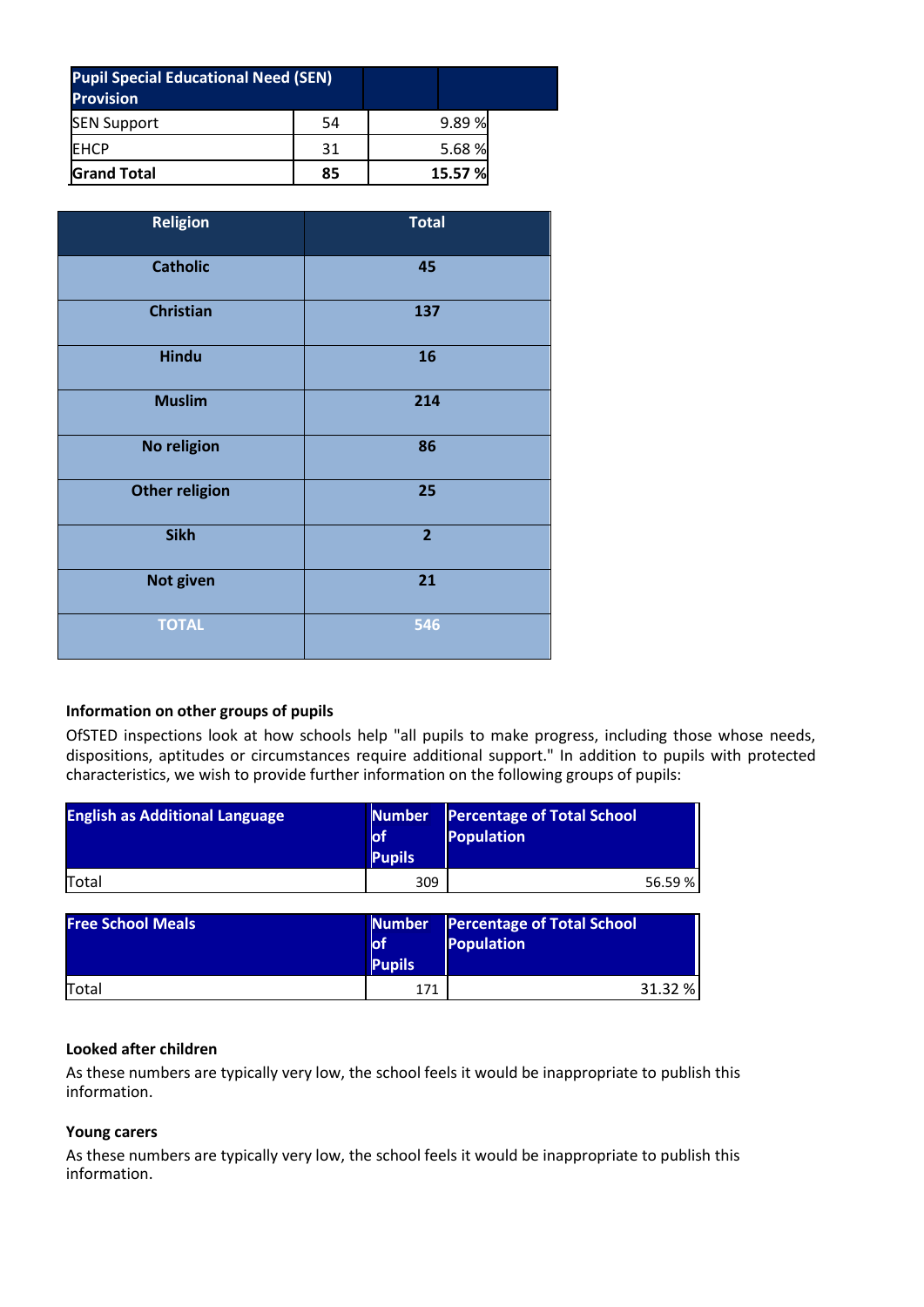# **Part 2: How we have due regard for equality**

The information provided here aims to show that we give careful consideration to equality issues in everything we do in school. 'Due regard' ensures that we work towards eliminating discrimination, harassment and victimisation and other conduct that is prohibited by the Equality Act.

We are committed to working for the equality of all our staff, children and parents and carers to meet our duties under the Equality Act 2010.

# **We eliminate unlawful discrimination by:**

- Adoption of the single Equality, Diversity and Community Cohesion Policy Our Positive behaviour Policy and Anti-Bullying Statement ensure all children feel safe at school and address prejudicial bullying
- Recording, responding to and monitoring racist incidents Regularly monitoring the curriculum to ensure these learning opportunities across the curriculum are in place to promote respect for diversity and challenge negative stereotyping
- Teaching styles and expectations giving equal entitlement to success
- Tracking and comparative analysis of the progress of groups of pupils to ensure that they are achieving in line with their capabilities
- Ensuring all pupils have the opportunity to access extra-curricular provision, school council, after school clubs etc.
- Listening to and monitoring views and experiences of pupils and adults to evaluate the effectiveness of our policies and procedures.

# **Advance equality of opportunity by:**

- Using the information we gather to identify underachieving groups or individuals and plan targeted intervention.
- Ensuring participation of all parents and pupils in school development, e.g. through parent and pupil surveys.
- Listening to parents and carers at: parent-teacher meetings; feedback about home learning; comments in home-link books; parents' suggestion box; open door policy.
- Listening to pupils in school council.

# **Foster good relations and community cohesion by:**

- Forging links with other schools nationally and internationally.
- Ensuring Equality and diversity is embedded in the curriculum and in collective worship
- Creating opportunities for links within the local community.

#### **What has been the impact of our activities? What do we plan to do next?**

- Appropriate learning opportunities experienced by the children
- Collective worship provides opportunities to reflect on issues of Equality
- Learning resources all checked and appropriate resources acquired.
- All children have equality of opportunity and experiences
- Teaching and learning ensures inclusive practices providing equal opportunities for all groups of children
- Children with a disability or identified needs receive appropriate support and make expected progress.
- Tracking monitors all groups and appropriate action is taken as necessary
- Any case of discrimination is dealt with appropriately in accordance with school policy
- Governors play an active role in ensuring policies provide equality of opportunity
- Parents and carers views are taken into account by the school when formulating policy
- Views of parents, carers and pupils are used to shape the further development of the school
- All children and adults with a disability have equality of opportunity and experience a sense of belonging
- All children have the opportunity of being elected to school council and the Eco committee, and undertaking responsibilities within their classes.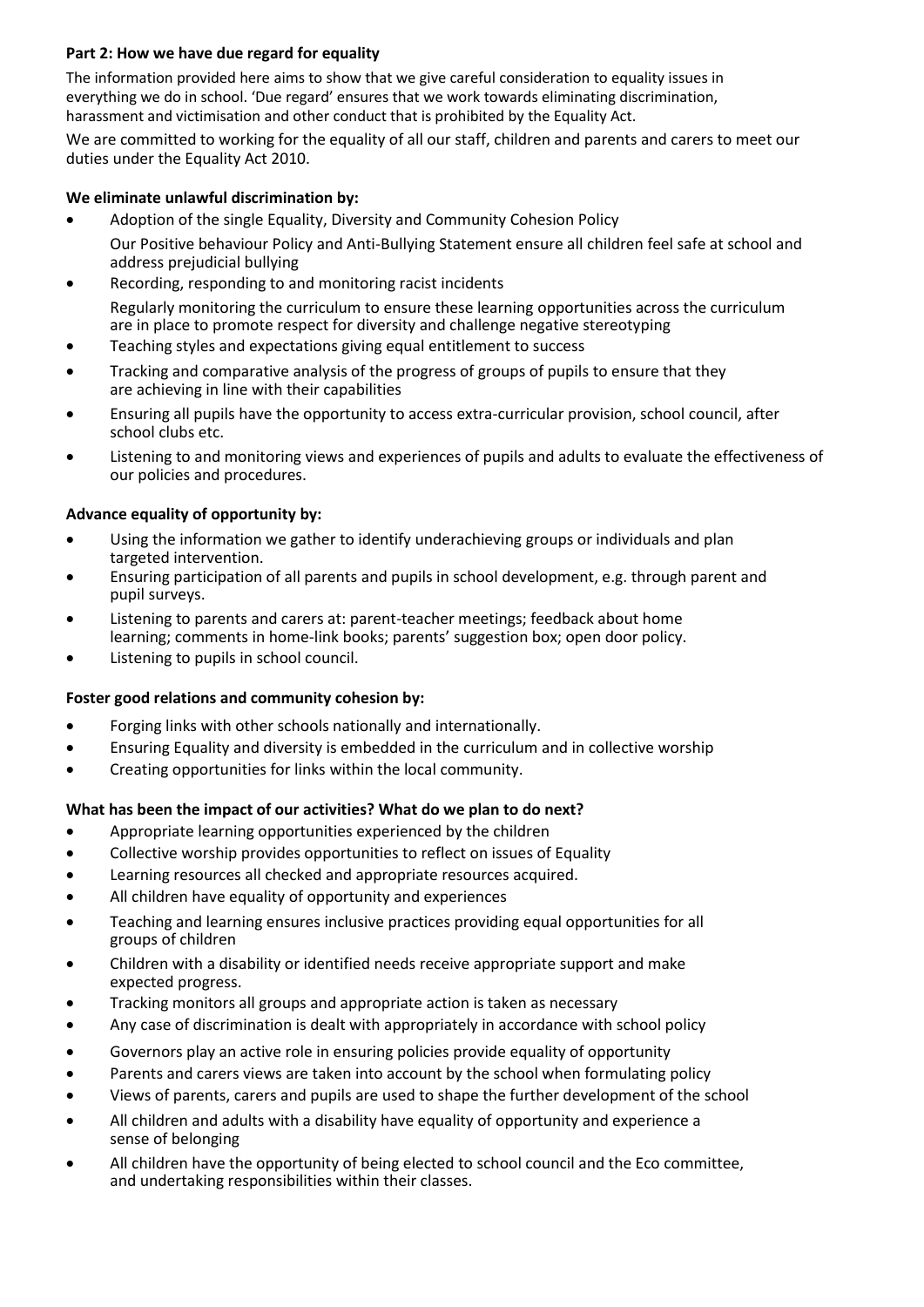- Through the LA school partnerships the school will further engage with its link schools and has plans to take groups of pupils to visit the schools to engage with pupils in their school environment and to offer a reciprocal arrangement.
- The school will seek parents and carers views on how it deals with Equality of opportunity at school, and any concerns about bullying and behaviour.
- The school will seek to encourage greater parent participation in events.

#### **Part 3: Consultation and Engagement**

We aim to engage with and consult with pupils, staff, parents and carers, and the local community so we can improve our information, learn about the impact of our policies, develop our equality objectives and improve what we can do.

#### **Our main activities for consulting and engaging are:**

- parent and carer, and pupil surveys
- surveys for staff
- open door policy
- school newsletters
- school council
- parents evenings
- **•** school website and Twitter account
- Learn With Us sessions are held regularly to engage parents with aspects of the curriculum
- Coffee Mornings are held by the Parent Liaison worker
- Parent texts

| <b>Record of</b><br>consultation | Who we consulted               | <b>Summary</b>                 | <b>Action Taken</b>                                   |
|----------------------------------|--------------------------------|--------------------------------|-------------------------------------------------------|
| 04/2017                          | Parents and Carers &<br>Pupils | <b>Satisfaction Survey</b>     | Information indicated that<br>parents would like more |
|                                  |                                |                                | information on how we keep                            |
|                                  |                                |                                | pupils safe online.                                   |
| 9/2017 &                         | Parent and carers,             | <b>School Council</b>          | Reviewed meal provider                                |
| ongoing                          | pupils and staff               |                                |                                                       |
| 2/2018                           | Pan Reduction                  | Parents                        | Pan Reduction for Year 2026                           |
| 6/2018                           | Parents . carers, staff        | Coffee morning, staff          | <b>Academisation Proposal</b>                         |
|                                  | and pupils                     | meetings, letters.             | accepted                                              |
| 12/2019                          | Parents and carers             | Consultation on the curriculum | Parent/carer workshops to share                       |
|                                  |                                | including statutory            | curriculum intent and resources                       |
|                                  |                                | Relationships Education.       | that may be used                                      |
| 02/2020                          | Parents/Carers                 | Workshops for SRE Curriculum   | FAQ document sent to all who                          |
|                                  |                                | changes                        | attended and published on the                         |
|                                  |                                |                                | websites. Resources that will be                      |
|                                  |                                |                                | used were shared                                      |
| 02/2020                          | Staff                          | Well- being survey             | Well-being team set up                                |
| 05/20                            | Parents/carers, staff,         | Parent/ Carer survey           | FAQ documentation and COvid-                          |
|                                  | <b>Local Governing</b>         | Staff email re returning to    | 19 Risk Assessment sent to                            |
|                                  | Board, Trust                   | school for all pupils from     | Parents / carers and published                        |
|                                  |                                | 01.06.20                       | on the website                                        |
| 07/20                            | Parents/ Carers, staff,        | Covid-19 Risk Assessment for   | Risk Assessment updated and                           |
|                                  | <b>Local Governing</b>         | returning to statutory         | distributed, published on the                         |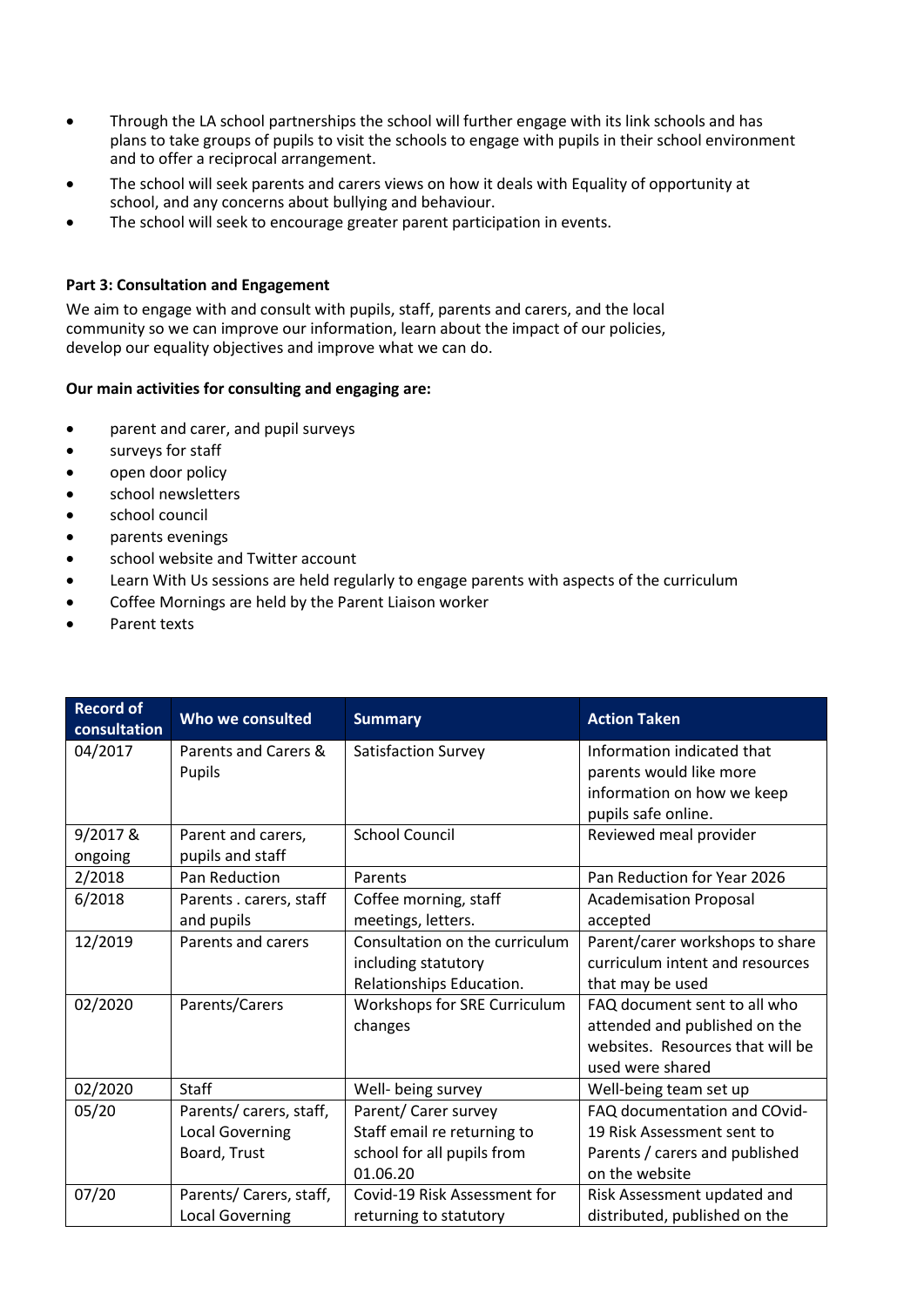|       | Board, Trust            | schooling in September 2020  | school website.               |
|-------|-------------------------|------------------------------|-------------------------------|
| 11/20 | Parents/ Carers, staff, | Covid-19 Risk Assessment for | Risk Assessment updated and   |
|       | <b>Local Governing</b>  | returning to statutory       | distributed, published on the |
|       | Board, Trust            | schooling in September 2020  | school website.               |
| 01/21 | Parents/ Carers         | Remote Learning survey       | Outcomes published on the     |
|       |                         |                              | website in 02/21 and          |
|       |                         |                              | suggestions acted upon e.g.   |
|       |                         |                              | curriculum guides uploaded to |
|       |                         |                              | website                       |
| 02/21 | Parents/ Carers, staff, | Covid-19 Risk Assessment for | Risk Assessment updated and   |
|       | <b>Local Governing</b>  | returning to statutory       | distributed, published on the |
|       | Board, Trust            | schooling in September 2020  | school website.               |

#### **Part 4: Record of how we have considered equality issues when making decisions**

The Equality Act 2010 requires us to show due regard to equality issues when we make significant decisions or changes in our policies. This means we need to consider what the impact of those decisions or policies will be on pupils and staff with protected characteristics before a decision is made or a policy is finalised.

| <b>Date</b> | <b>Policy or decision</b>    | <b>Equality issues we considered</b> | Action taken or changes made    |
|-------------|------------------------------|--------------------------------------|---------------------------------|
| 5/2017      | Review our homework          | Access to ICT                        | Policy Reviewed                 |
|             | policy                       |                                      |                                 |
| 7/2017      | <b>Bid for Nurture Space</b> | Provision for pupils with            | Nurture provision & training    |
|             |                              | emotional needs                      |                                 |
| 9/2017      | <b>ELP Playground</b>        | Resources & accessibility of         | Astro turf area                 |
|             | improvements                 | area                                 |                                 |
| 9/2018      | Ways school works with       | Communication methods,               | More information                |
|             | parents & families           | location of activities               |                                 |
| 12/2018     | Move to join MAT             | Views of parents                     | <b>MAT</b>                      |
| 12/2019     | Consultation on the          | Views of parents                     | Parent/carer workshops          |
|             | school curriculum and the    |                                      |                                 |
|             | statutory Relationships      |                                      |                                 |
|             | education.                   |                                      |                                 |
| 01/2020     | Opportunity for parents/     | Views of parents with children       | Chill and Chat established      |
|             | carers to meet together      | in the ELP                           |                                 |
|             | with the Parent Liaison      |                                      |                                 |
|             | Worker                       |                                      |                                 |
| 02/2020     | Collation of staff views on  | Views of all staff, class-based      | Well-being Team established     |
|             | their well-being             | and non-class based.                 |                                 |
| 05/2020,    | Decision to move to          | Access to the internet and           | Recorded lessons to be used     |
| 11/2020     | digital platform for         | devices for all families to          | with a number of regular        |
|             | remote learning              | inform the decision for the          | interactive sessions each week. |
|             |                              | remote learning offer                |                                 |

ù.

#### **Part 5: Our Equality Objectives**

The Equality Act 2010 requires us to publish specific measurable equality objectives. Our equality objectives are based on our analysis of data and other evidence. Our equality objectives focus on those areas where we have agreed to take action to improve equality and